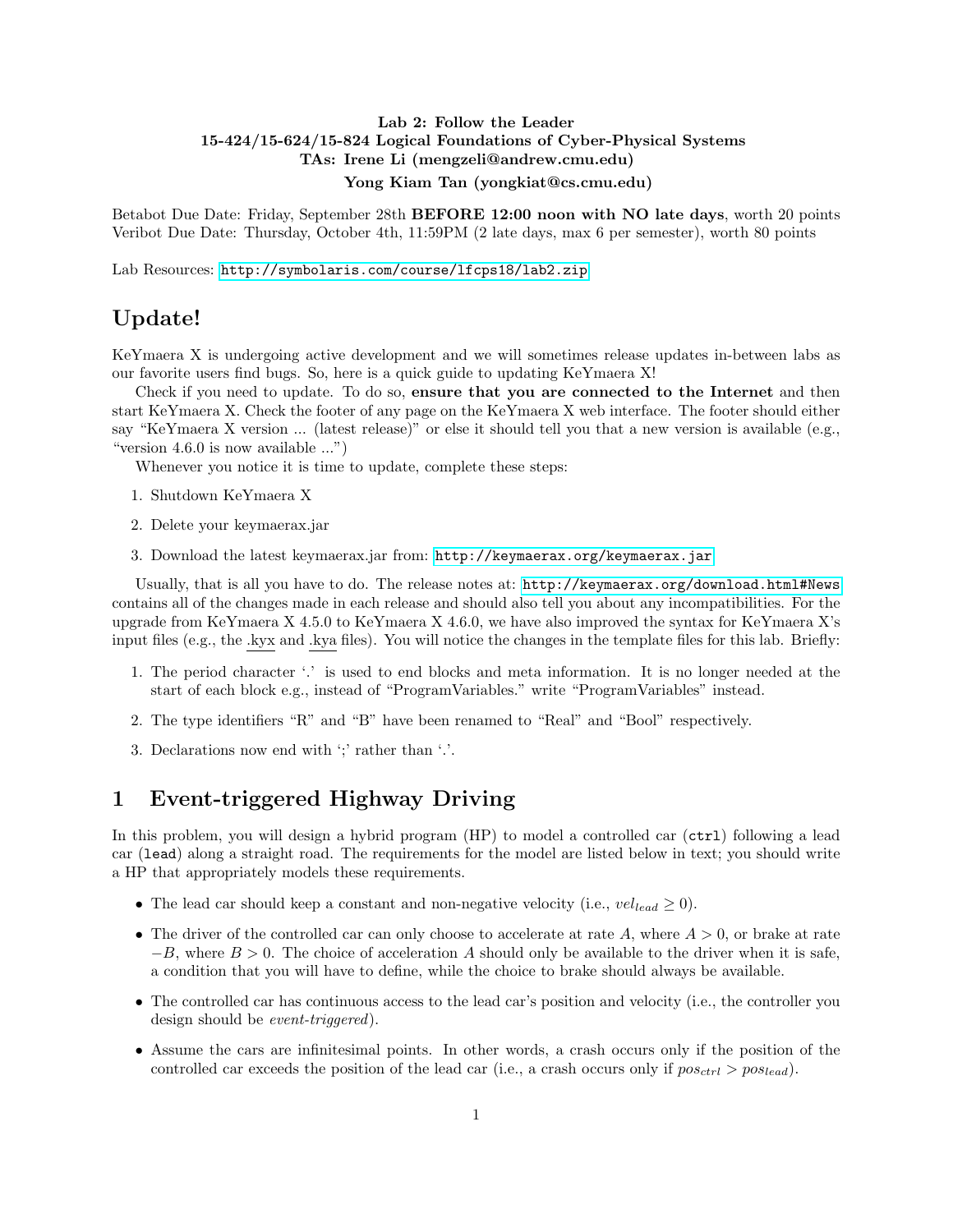

Figure 1: Lead and control car

• Your controller must always have a transition, otherwise the safety property would be vacuously true in some (or all) cases. For example, the safety theorem  $[?false]safe$  holds vacuously for any postcondition safe because the test ?false always fails. To avoid this, make sure your tests work like if-then-else statements.

If you guard control decisions with a series of tests like:  $(?\phi_1; \alpha_1) \cup \ldots \cup (?\phi_n; \alpha_n) \cup \beta$ , make sure the conditions  $\phi_i$ 's are exhaustive, i.e., in every state, at least one of the guards is true, or that you have a fallback option  $\beta$  which is always available.

- 1. (Betabot). Write your answers to these three questions in lab2.txt:
	- What is a good *safety condition* for this system?
	- Under which *initial conditions* would the system satisfy your safety condition? For example, if the cars already start at  $pos_{ctrl} > pos_{lead}$  then they have already crashed before your controller could do anything at all to save the day!
	- What would be a good criteria for claiming that your model is *efficient*?
- 2. (Betabot). Fill in the missing parts of the HP in the given template file. Also fill in your safety and initial conditions from the previous part as logical formulas in the template. Save this file as L2Q1.kyx.

While a proof is not required at the Betabot due date, you should strive to get the model and controller correct, because that will give you a better basis for the Veribot that you will be proving.

- 3. (Veribot). Use KeYmaera X to prove that the HP you designed satisfies your safety condition and download the resulting L2Q1.kya file.
- 4. (Veribot). Bonus: Drivers get uncomfortable when their car gets too close to the car ahead. Update your safety condition to require that the cars never come within a constant distance c of each other. Update your model to satisfy this requirement and prove it safe in KeYmaera X. Submit the resulting file as L2Q1 bonus.kya.

Only attempt the bonus problem after successfully proving safety without the buffer. You will only get bonus credit if your model without the buffer is proved successfully in the Veribots submission.

# 2 Time-triggered Highway Driving

In this problem, you will increase the fidelity of your model by changing some of the modeling assumptions. First, the lead car is now allowed to arbitrarily either accelerate at rate A or brake at rate −B. Second,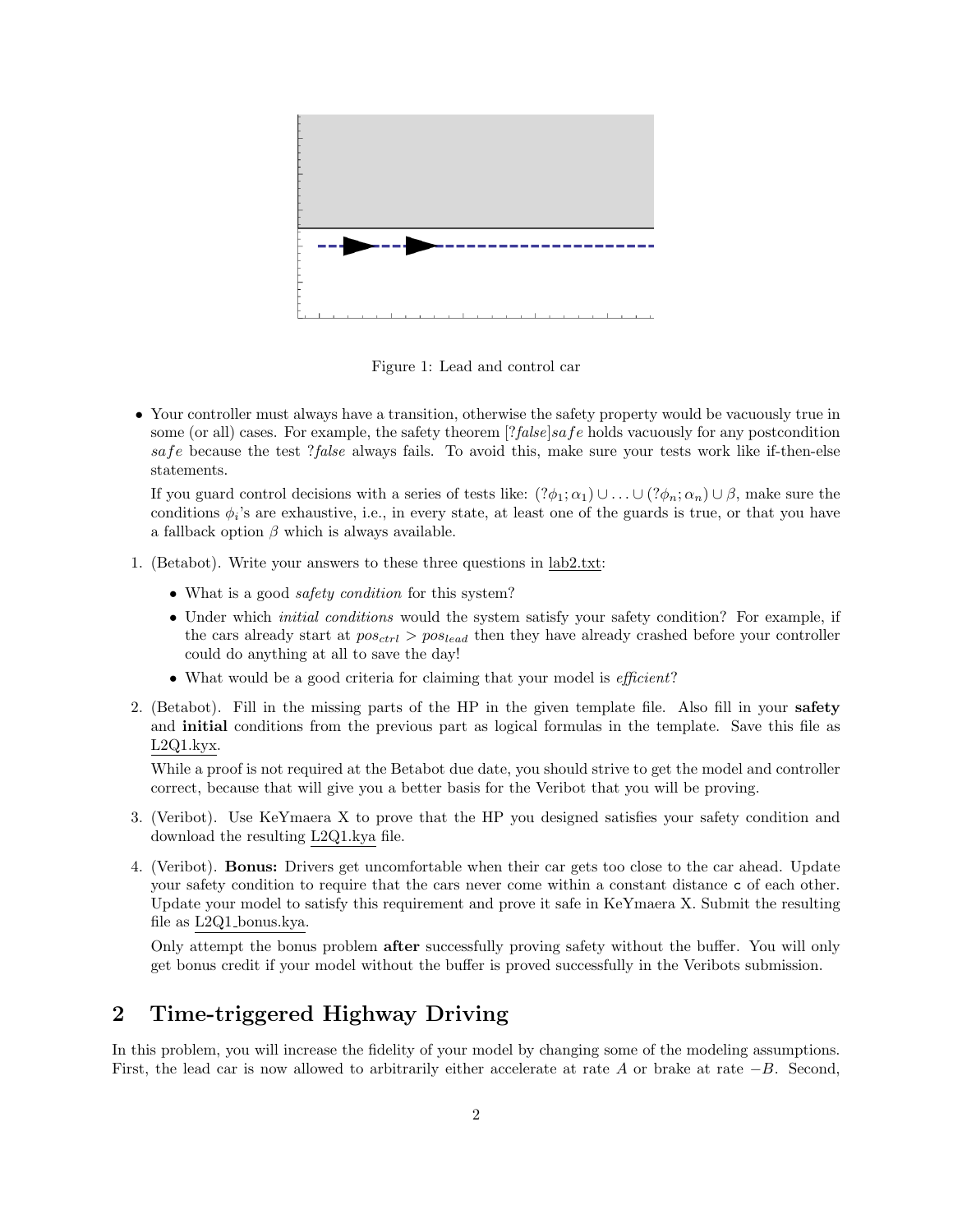when your (controlled) car chooses an acceleration, it may be stuck with that choice for some time. You will therefore need to design a time-triggered controller instead of an event-triggered one. Your model will now have a "stopwatch" which must be set to 0 before each continuous evolution.

- The lead car may accelerate or brake arbitrarily at rate A or  $-B$  respectively. The controlled car never has access to the lead car's acceleration.
- In the event-triggered controller, your car could only accelerate at rate A or brake at rate  $-B$ . This means that once it comes to a stop, it has no option but to accelerate. If acceleration is not safe, then the controller has no control options and the safety property would become vacuously true. To address this issue and avoid vacuously true theorems, in this problem you are additionally allowed to set your car's acceleration to 0.
- The controlled car has intermittent access to the lead car's position and velocity. The time between updates is variable, but is guaranteed to be less than time  $T$  (i.e., your controller must be timetriggered).
- The safety property should never be vacuously true (i.e., the transition semantics of your hybrid program should not be empty). Ensure that the tests you use for guarding control decisions are exhaustive.
- 1. (Betabot). Using the given template, design a time-triggered controller and model the system as a hybrid program. Then, write a dL formula expressing safety under suitable initial conditions for this new controller. Submit this file as L2Q2.kyx.
- 2. (Veribot). Use KeYmaera X to prove that your time-triggered controller is safe. Download the resulting L2Q2.kya file.
- 3. (Veribot). Question: Compare and contrast the Event-triggered and Time-triggered highway driving. Describe their relationship. Which was easier to prove safe? Which would be easier to implement? Why and what caused these differences? Submit your answer to this question in lab2.txt.
- 4. (Veribot). Question: Suppose now that the lead car has faulty brakes. When it decides to brake, it could be braking at any one of rates  $-B, -\frac{B}{2}, -\frac{B}{4}$  or  $-\frac{B}{8}$  instead. Is your controller still safe? Explain why or why not. Submit your answer to this question in lab2.txt.

#### 3 Submission Checklist

This lab and all remaining labs in this course may be submitted in groups of two. If you are working with a partner, then you must submit a file called andrewids.txt containing both of your Andrew IDs. To make the grading infrastructure happy, please put them on a single line separated by a space, e.g.:

mengzeli yongkiat

Make sure you submit this file when working in a group. Otherwise, one of you will not get credit because there is no record of your submission. Additionally, ONLY one of you should submit on Autolab so that we do not end up grading your submissions twice.

For both Betabot and Veribot submissions, remember to check the Autograder's output on Autolab to ensure that your files were submitted in the right format, parse correctly, etc. If you are working in a group, please also ensure that the Autograder correctly reports your Andrew IDs in its output, e.g.: